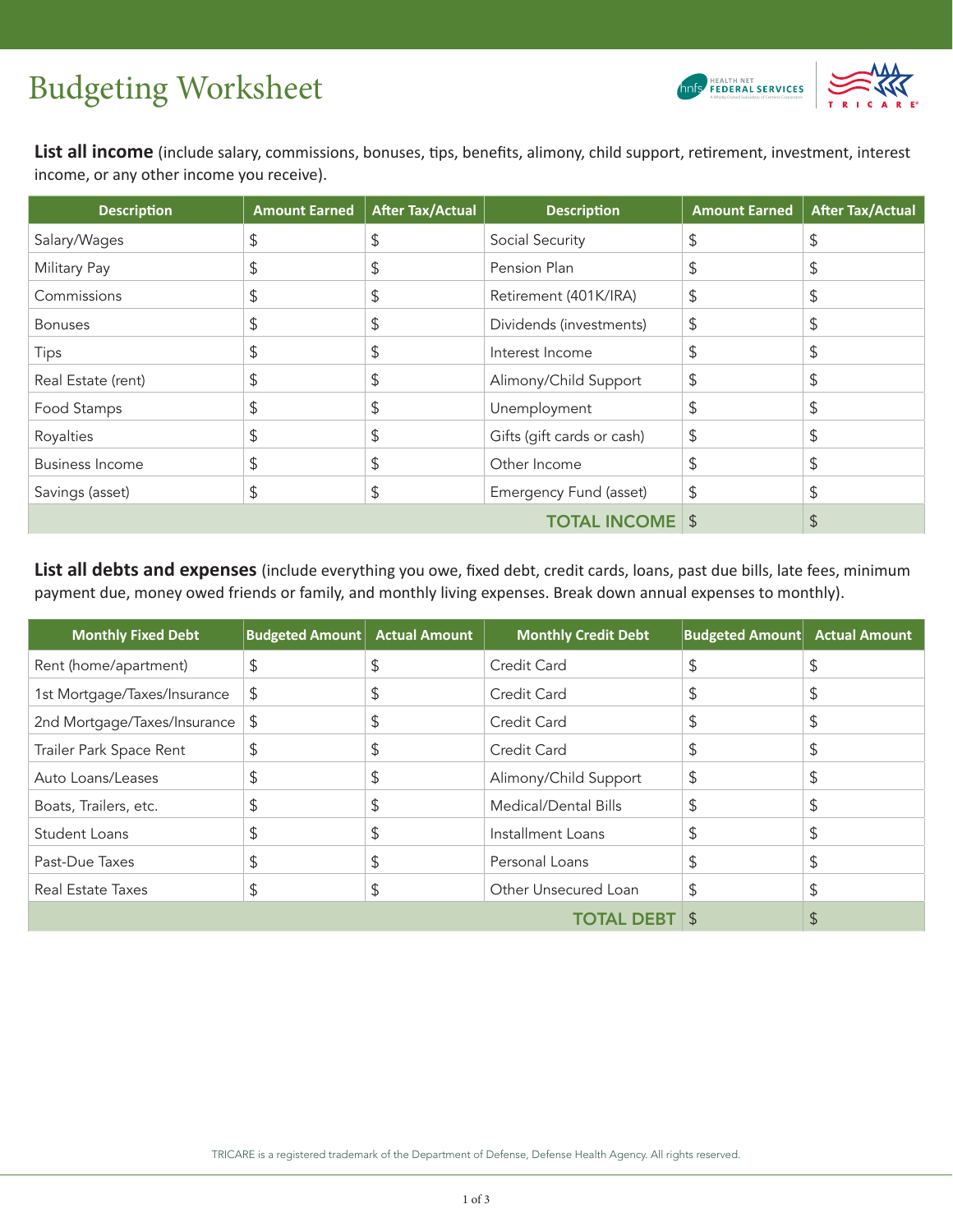## Monthly Living Expenses Month:

**Monthly living expenses:** If you are struggling to make ends meet, look at areas you can put on hold or cancel. If you find you have a monthly deficit on a regular basis, seek the help of a credit counseling agency to help you reduce expenses and create a workable budget for you and your family.

| <b>Household Expenses</b>       |                                      |                           |                              |                           |                      |  |
|---------------------------------|--------------------------------------|---------------------------|------------------------------|---------------------------|----------------------|--|
| <b>Description</b>              | <b>Budgeted Amount</b>               | <b>Actual Amount</b>      | <b>Description</b>           | <b>Budgeted Amount</b>    | <b>Actual Amount</b> |  |
| Homeowner Dues                  | \$                                   | \$                        | Cable TV/Satellite           | \$                        | \$                   |  |
| Home Owner/Renter Insurance     | \$                                   | \$                        | Telephone (home, cell)       | \$                        | \$                   |  |
| Utilities (electric/gas)        | \$                                   | \$                        | Home Repairs                 | \$                        | \$                   |  |
| Garbage                         | \$                                   | \$                        | Gardener/Pool/Alarm Services | \$                        | \$                   |  |
| Water                           | \$                                   | \$                        | Furniture/Decorating         | \$                        | \$                   |  |
| Internet Service                | \$                                   | \$                        | Household Items              | \$                        | \$                   |  |
| Other                           | \$                                   | \$                        | Other                        | \$                        | \$                   |  |
|                                 |                                      |                           | <b>SUB TOTAL \$</b>          |                           | \$                   |  |
|                                 |                                      | <b>Food and Groceries</b> |                              |                           |                      |  |
| <b>Description</b>              | <b>Budgeted Amount Actual Amount</b> |                           | <b>Description</b>           | <b>Budgeted Amount</b>    | <b>Actual Amount</b> |  |
| Groceries                       | \$                                   | \$                        | Meals Out                    | \$                        | \$                   |  |
| Snacks                          | \$                                   | \$                        | Other                        | \$                        | \$                   |  |
|                                 |                                      |                           | <b>SUB TOTAL \$</b>          |                           | $\mathfrak{S}$       |  |
| <b>Medical Expenses</b>         |                                      |                           |                              |                           |                      |  |
| <b>Description</b>              | <b>Budgeted Amount Actual Amount</b> |                           | <b>Description</b>           | <b>Budgeted Amount</b>    | <b>Actual Amount</b> |  |
| <b>Medical Visits</b>           | \$                                   | \$                        | Prescriptions                | \$                        | \$                   |  |
| Eye Care                        | \$                                   | \$                        | Dental                       | \$                        | \$                   |  |
| Health Insurance                | \$                                   | \$                        | Eye/Dental Insurance         | \$                        | \$                   |  |
| Life/Disability Insurance       | \$                                   | \$                        | <b>Medical Supplies</b>      | \$                        | \$                   |  |
| Other                           | \$                                   | \$                        | Other                        | \$                        | \$                   |  |
|                                 |                                      |                           | <b>SUB TOTAL \$</b>          |                           | $\mathfrak{S}$       |  |
| <b>Transportation Expenses</b>  |                                      |                           |                              |                           |                      |  |
| <b>Description</b>              | <b>Budgeted Amount Actual Amount</b> |                           | <b>Description</b>           | <b>Budgeted Amount</b>    | <b>Actual Amount</b> |  |
| Auto Gas/Maintenance            | \$                                   | \$                        | Recreation Toys Maintenance  | $\boldsymbol{\mathsf{S}}$ | \$                   |  |
| Auto Repair                     | \$                                   | \$                        | Recreation Toys Repair       | \$                        | \$                   |  |
| <b>DMV</b> Registration/License | \$                                   | \$                        | Other                        | \$                        | \$                   |  |
|                                 |                                      |                           | <b>SUB TOTAL \$</b>          |                           | $\frac{1}{2}$        |  |
| <b>Clothing Expenses</b>        |                                      |                           |                              |                           |                      |  |
| <b>Description</b>              | <b>Budgeted Amount</b>               | <b>Actual Amount</b>      | <b>Description</b>           | <b>Budgeted Amount</b>    | <b>Actual Amount</b> |  |
| Laundry                         | \$                                   | \$                        | Dry Cleaning (uniforms)      | \$                        | \$                   |  |
| Clothes                         | \$                                   | \$                        | Footwear                     | \$                        | \$                   |  |
| Accessories (hat, glasses)      | \$                                   | \$                        | Other                        | \$                        | \$                   |  |
|                                 |                                      |                           | <b>SUB TOTAL \$</b>          |                           | $\frac{1}{2}$        |  |